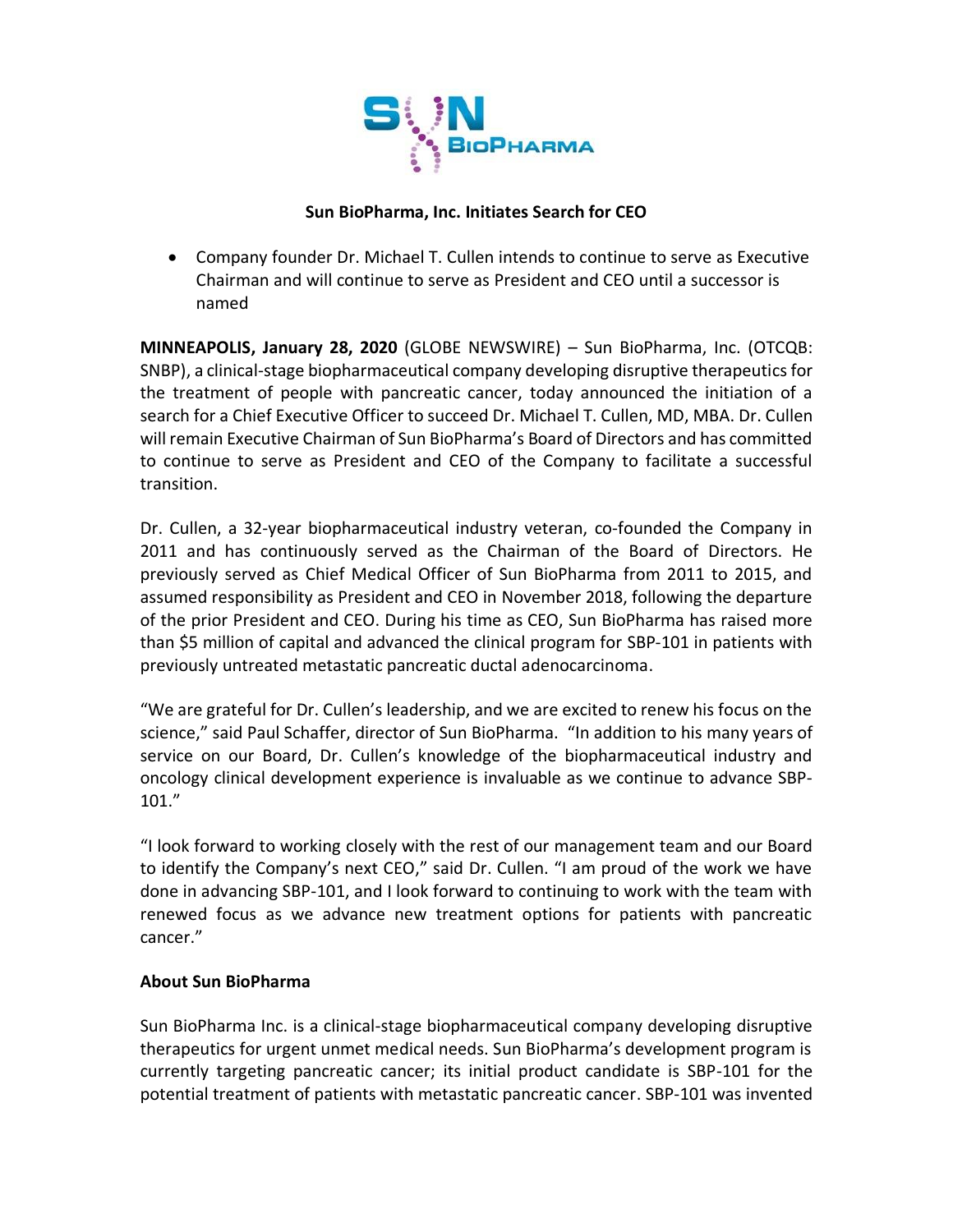by Raymond Bergeron, Ph.D., a Distinguished Professor Emeritus at the University of Florida. Sun BioPharma has scientific collaborations with pancreatic disease experts at Cedars Sinai Medical Center in Los Angeles, the University of Rochester in New York, Scripps MD Anderson Cancer Center in San Diego, California, the University of Florida, the Austin Health Cancer Trials Centre in Melbourne, Australia, the Ashford Cancer Centre in Adelaide, Australia, The Blacktown Cancer and Haemotology Centre in Sydney, Australia and the John Flynn Private Hospital in Tugun, Queensland, Australia. Sun BioPharma's independent Data Safety Monitoring Board (DSMB) is Chaired by James Abbruzzese, MD, Professor of Medicine, and Chief, Division of Medical Oncology at Duke University School of Medicine. Professor David Goldstein, FRACP, Senior Staff Specialist at the Prince Henry & Prince of Wales Hospital / Cancer Care Centre in Sydney, Australia is Co-Chair of the DSMB. Further information can be found at: www.sunbiopharma.com. Sun BioPharma's common stock is currently quoted on the OTCQB tier of the over-the-counter markets administered by the OTC Markets Group, Inc. under the symbol SNBP.

#### **Cautionary Statement Regarding Forward-Looking Statements**

*This press release contains "forward-looking statements, "including within the meaning of the Private Securities Litigation Reform Act of 1995. Forward-looking statements can be identified by words such as: "believes," "may," "expects," or "plans." Examples of forward-looking statements include, among others, statements we make regarding plans to advance SBP-101 in clinical trials and initiate a search for a new CEO. Forward-looking statements are neither historical facts nor assurances of future performance. Instead, they are based only on our current beliefs, expectations and assumptions regarding the future of our business, future plans and strategies, projections, anticipated events and trends, the economy and other future conditions. As with any pharmaceutical product like SBP-*101, there are substantial risks and uncertainties in the process of development and *commercialization. There can be no guarantees that this treatment will receive regulatory approval or, if approved, will achieve the intended benefits or become commercially successful. Because forward-looking statements relate to the future, they are subject to inherent uncertainties, risks and changes in circumstances that are difficult to predict and many of which are outside of our control. Our actual results and financial condition may differ materially and adversely from those indicated in the forward-looking statements. Therefore, you should not rely on any of these forward-looking statements. Important factors that could cause our actual results and financial condition to differ materially from those indicated in the forward-looking statements include, among others, the following: (i) the anticipated timing of first patient enrollment, (ii) our need to obtain additional capital, which may not be available on acceptable terms or at all, (iii) risks inherent in the development and/or commercialization of potential products, and (iv) uncertainty in the results or timing of clinical trials or regulatory approvals. Any forward-looking statement made by us in this press release is based only on information currently available to us and speaks only as of the date on which it is made. We undertake no obligation to publicly update any forward-looking statement or reasons why actual results would differ from*